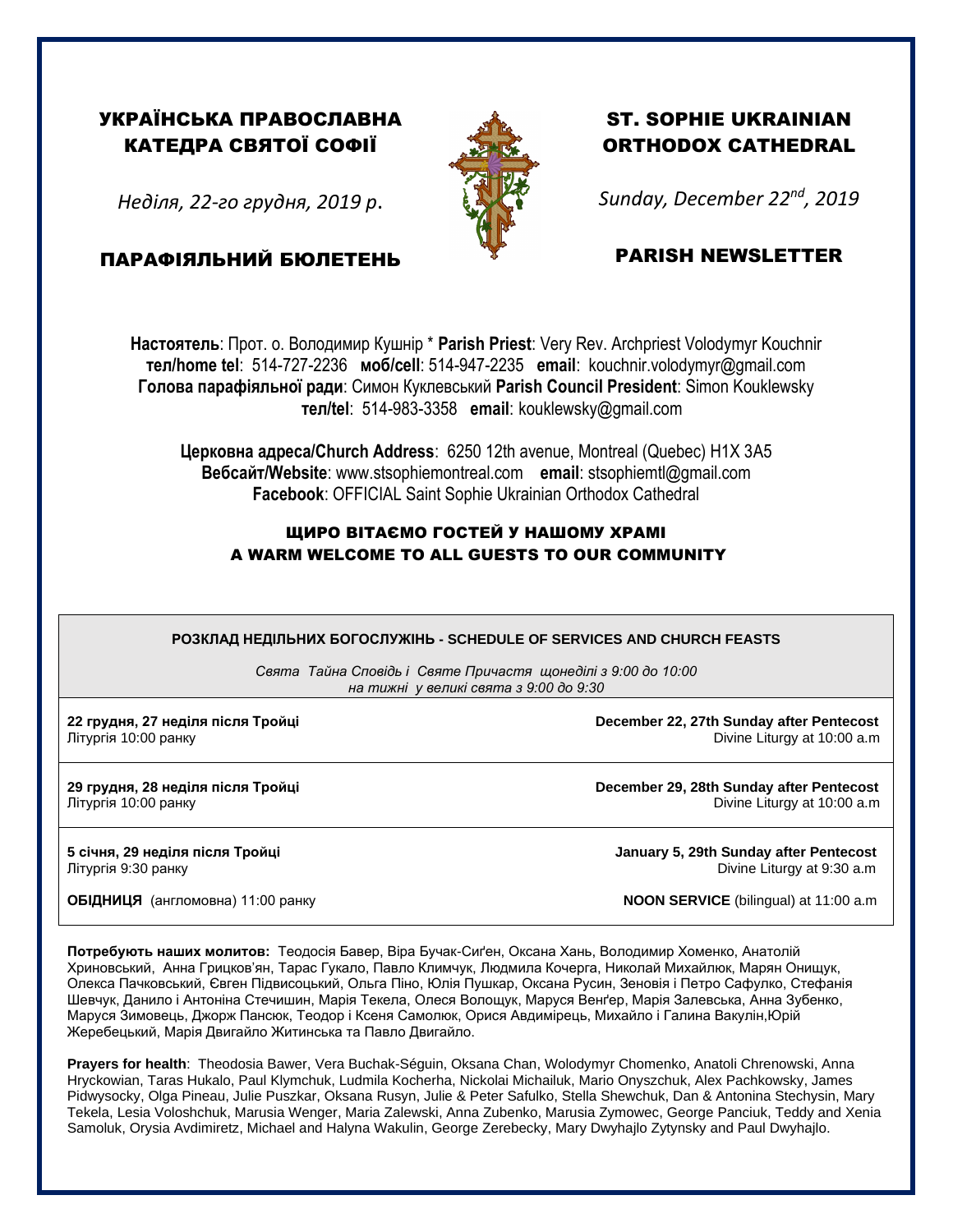| ПАРАФІЯЛЬНІ ПОДІЇ ТА ОГОЛОШЕННЯ                                                                                                                                                                                                                                                                                                                                                                          | <b>PARISH EVENTS AND ANNOUNCEMENTS</b>                                                                                                                                                                                                                                                                                                                                                                                                                                                                                                                                     |
|----------------------------------------------------------------------------------------------------------------------------------------------------------------------------------------------------------------------------------------------------------------------------------------------------------------------------------------------------------------------------------------------------------|----------------------------------------------------------------------------------------------------------------------------------------------------------------------------------------------------------------------------------------------------------------------------------------------------------------------------------------------------------------------------------------------------------------------------------------------------------------------------------------------------------------------------------------------------------------------------|
| НАСТІННІ КАЛЕНДАРІ: Парафія отримала церковні настінні<br>календарі на 2020 рік. Вартість одного \$6.00. Бажаючі<br>придбати зверніться до старших братів перед Літургією або по<br>закінченю.                                                                                                                                                                                                           | <b>WALL CALENDARS:</b> The parish received church wall<br>calendars for 2020. The cost of each is \$6.00. Those who wish<br>to purchase, please contact church elder brothers before or<br>after Divine Liturgy.                                                                                                                                                                                                                                                                                                                                                           |
| СЕРІЇ ДУХОВНИХ ДОПОВІДЕЙ - друга доповідь<br>відбудеться 12 січня, 2020 і триватимуть що місяця до 14<br>червня 2020 року. Теми доповідей розміщені в нашому<br>церковному листку, на нашій елетронній сторінці:<br>WWW.stSophieMontreal.com Ta Ha facebook: OFFICIAL Saint<br>Sophie Ukrainian Orthodox Cathedral                                                                                       | <b>ST. SOPHIE ADULT MINISTRIES LECTURE SERIES - The</b><br>second lecture will be held on January 12, 2020 and will<br>continue monthly until June 14, 2020. The topics of the lectures<br>are available in our church bulletin, website:<br>www.stSophieMontreal.com and on our face book: OFFICIAL<br>Saint Sophie Ukrainian Orthodox Cathedral.                                                                                                                                                                                                                         |
| Тема другої доповіді: "Св. Софія - Премудрість Божа" - Д-р,<br>Прот. д-р Ігор Куташ, після Літургіїї в церковній залі.<br>Запрошуємо всіх бажаючих.                                                                                                                                                                                                                                                      | The second lecture "St. Sophie - the Wisdom of God" will be<br>presented by parish priest Very Rev. Dr. Ihor Kutash following<br>Divine Liturgy in the church hall. Everyone is encouraged to<br>attend.                                                                                                                                                                                                                                                                                                                                                                   |
| ПОДЯКА: церковна рада отримала три спадщини посмертно<br>від слідуючих осіб:                                                                                                                                                                                                                                                                                                                             | <b>ACKNOWLEDGMENTS:</b> The Church Council received three<br>legacies from the following Estates:                                                                                                                                                                                                                                                                                                                                                                                                                                                                          |
| - Іван Кормило \$10,000 в пам`ять покійної мами Анастасії<br>Дмитрак                                                                                                                                                                                                                                                                                                                                     | - John Kormylo \$10,000 in memory of his late mother<br>Anastasia Dmytrak                                                                                                                                                                                                                                                                                                                                                                                                                                                                                                  |
| - Володимир та Марія Катрюк (Кавун) - \$10,000                                                                                                                                                                                                                                                                                                                                                           | - Volodymyr and Maria Katruk (Kavyn) - \$10,000                                                                                                                                                                                                                                                                                                                                                                                                                                                                                                                            |
| - Юрій Прімак - в пам`ять його родичів - \$10,000                                                                                                                                                                                                                                                                                                                                                        | - George Primak - in memory of his parents - \$10,000                                                                                                                                                                                                                                                                                                                                                                                                                                                                                                                      |
| Велика їм подяка за їхні щирі пожертви на церкву. Нехай з<br>Богом спочивають. Вічна їм память.                                                                                                                                                                                                                                                                                                          | Many thanks to them for their sincere donations to the church.<br>May they rest with God. Memory eternal.                                                                                                                                                                                                                                                                                                                                                                                                                                                                  |
| ЦЕРКОВНИЙ ХОР: Репетиції хору у вівторок, о 19:00 в<br>церковній залі. Запрошуємо нових хористів. За інформаціями<br>звертайтеся до Галини Ваверчак (514) 620-9494.                                                                                                                                                                                                                                      | <b>CHURCH CHOIR:</b> Rehearsals are on Tuesdays at 7:00 p.m. in<br>the church hall. New members are always welcome. For more<br>information, please contact Helena Waverchuck at (514) 620-<br>9494.                                                                                                                                                                                                                                                                                                                                                                       |
| КОНЦЕРТ СВЯТОГО МИКОЛАЯ - в неділю, 22 грудня 2019<br>року після Літургії в церковній залі відбудеться концерт до дня<br>Св. Миколая за участю учнів недільної і суботньої шкіл.                                                                                                                                                                                                                         | ST. NICHOLAS CONCERT - The Metropolitan Ilarion School<br>and Sunday school's students are organizing a concert on<br>Sunday, December 22, 2019, following the Divine Liturgy in the<br>parish hall. All are invited.                                                                                                                                                                                                                                                                                                                                                      |
| ЗБІРКА ДЛЯ МАЛОЗАПЕЗПЕЧЕНИХ - звертаємося до<br>парафіян, приносити продукти харчування (макарони,<br>консервовані продукти, рис, кускус, тощо) на підтримку Centre<br>de Resessources et d'action Communautaire de la Petite-Patrie.<br>Продукти приносьте до церковної залі в неділю в ранці,<br>починаючи з грудня місяця. За додатковими інформаціями<br>звертайтеся до о. Володимира (514) 947 2235 | <b>CHRISTMAS FOOD COLLECTION - This year, we will be</b><br>collecting non-perishable food (pasta, canned tomatoes, rice,<br>couscous, etc.) in support of the Centre de Ressources et<br>d'action Communautaire de la Petite-Patrie. Your generous<br>support over the upcoming Christmas Season to supplement<br>Christmas Food Baskets will bring joy to the hearts of many.<br>Please be generous. Food can be dropped off in the church hall<br>every Sunday morning during the month of December. For<br>more information please call Fr Volodymyr at (514) 947-2235 |
| ЗАГАЛЬНІ ІНФОРМАЦІЇ                                                                                                                                                                                                                                                                                                                                                                                      | <b>GENERAL INFORMATION</b>                                                                                                                                                                                                                                                                                                                                                                                                                                                                                                                                                 |
| ЗБІРКА НА КУК: кожного року відбувається збірка на Конгрес<br>Українців Канади, відділ Монтреаль. Звертаємося до наших<br>парафіян підтримати діяльність КУК. Пожертву можна<br>передати в неділю після Літургії до Григорія Ковриги, який<br>відповідальний за збірку. Подяка всім за здалегіть.                                                                                                        | UCC: Every year, there is a collection for the Ukrainian<br>Canadian Congress, Montreal branch. We appeal to our<br>parishioners to support the activities of the UCC. Donations<br>may be made on Sunday after Liturgy to Gregory Kowryha, who<br>is responsible for the collection. Thank you for your support.                                                                                                                                                                                                                                                          |